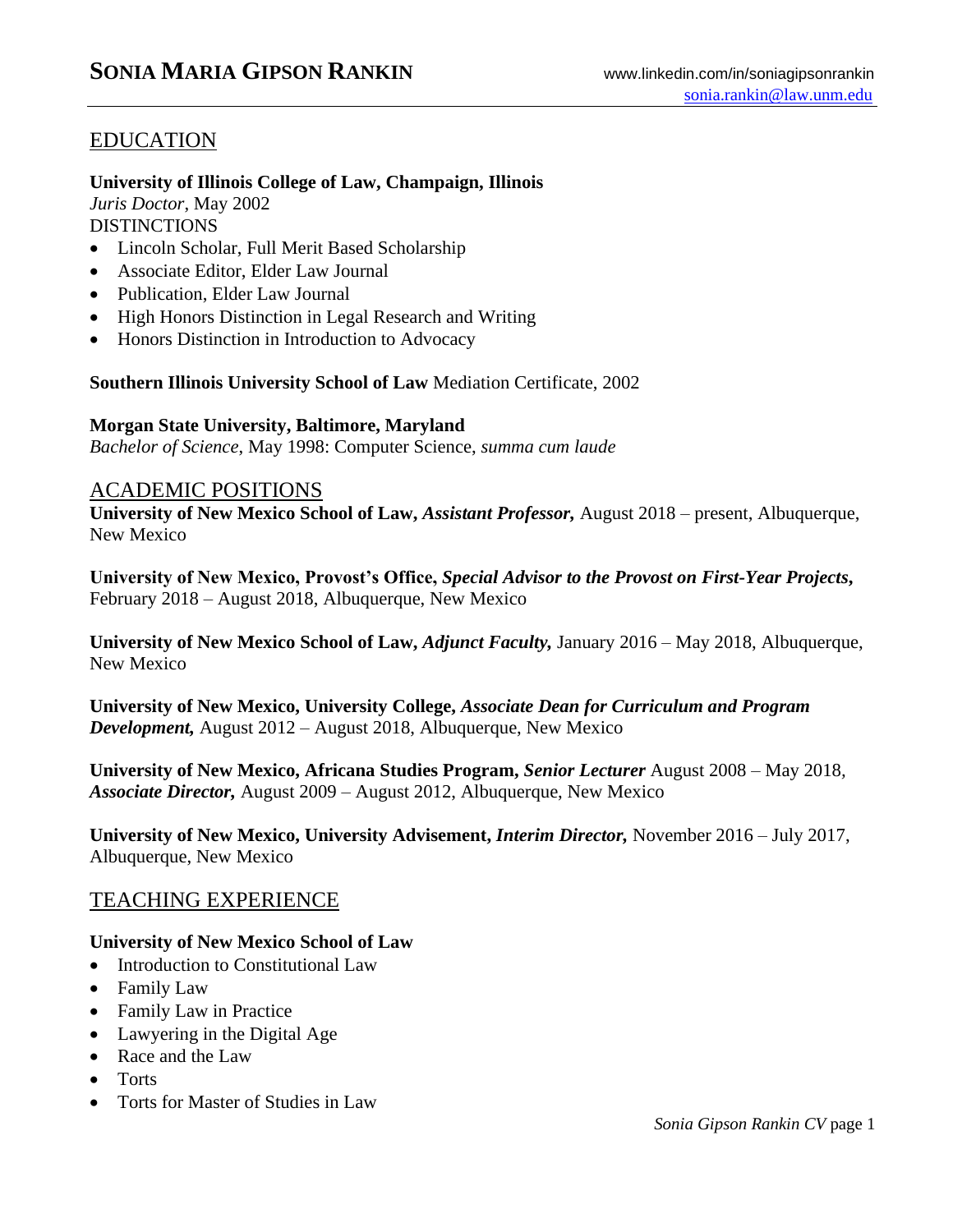#### **Undergraduate Courses**

- Black Leaders in the United States
- Black Women
- Civil Rights Movement
- Cultural Capital in the Digital Age
- Race and the Law
- Race, Family, and the Law
- Race in the Digital Age
- Black Liberation and Theology

**University of Illinois Urbana – Champaign, English Department,** *Graduate Teaching Assistant,* August 2001 – May 2002 ENGL: Web Design (instructor of record)

**University of Illinois College of Law,** *Teaching Assistant,* August 2000 – December 2000 LAW: Legal Research & Writing

## PUBLICATIONS

#### **Work in Progress:**

*De Facto Segregation and the Modern Legal Classroom: Encouraging Law School Dialogue about Implicit Bias.*

*Experiencing the Law: Qualitative Analysis of Law Student Family Law Courtroom Visits.* 

#### **Articles in Refereed Journals:**

*Technological Tethereds: Potential Impact of Untrustworthy Artificial Intelligence in Criminal Justice Risk Assessment Instruments*, WASHINGTON & LEE L. REV. (forthcoming 2021).

*Improving Retention and Graduation Rates at a Hispanic-Serving Institution*, Reinvention Collaborative RC20/20 Higher Education Conference 1 (2018) (with Tim Schroeder and Joe Suilmann).

*Black Kinship Circles in the 21st Century: Survey of Recent Child Welfare Reforms and How It Impacts Black Kinship Care Families*, 12 WHITTIER J. CHILD & FAM. ADVOC. 1 (2013).

*Why They Won't Take the Money: Black Grandparents and the Success of Informal Kinship Care,* 10 ELDER LAW JOURNAL 153 (2002).

#### **Published Abstracts:**

*Innovation in First-Year Learning Communities,* Center for Teaching Excellence, Success in the Classroom – Sharing Practices that Work, Published Abstract (2014).

*"Reading it Gave Me Information, But Living It Gave Me Understanding": Using Excursions to Enhance the Classroom Experience,"* Office of Support for Effective Teaching, UNM Community Conference for Teachers by Teachers, Published Abstract (2010).

*Sonia Gipson Rankin CV* page 2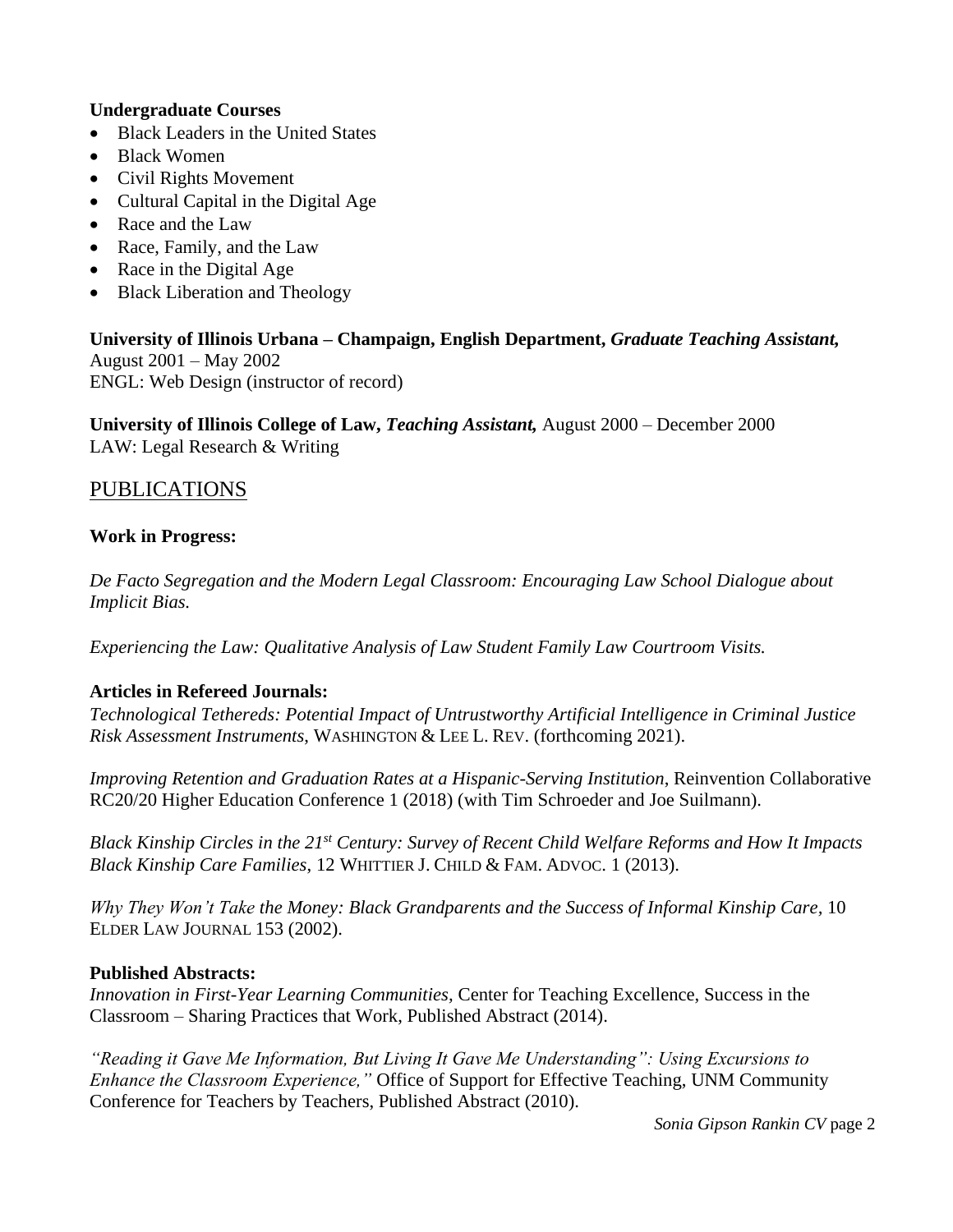#### **Published Report**:

Sonia Gipson Rankin, Alfred Mathewson, Melanie Moses, G. Matthew Fricke, Kathy Powers, Gabriel R. Sanchez, Christopher Moore, Elizabeth Bradley, Mirta Galesic & Joshua Garland, *Regarding Docket No. FR-6111-P-02, HUD's Implementation of the Fair Housing Act's Disparate Impact Standard*, Federal Register (Regulations.Gov) 7 pages (2019).

## **Continuing Legal Education Sessions Taught:**

Brooks, A., Gipson Rankin, S., Urias, D., Villa, C., *Diversity & Inclusion: Collaboration for Change Virtual*, Hispanic National Bar Association Region XV Conference (2020, August).

Gipson Rankin, Sonia. (2019, November). *When They See Us: Navigating Expungement in New Mexico*, Moderator, Albuquerque, NM.

Gipson Rankin, Sonia. (2019, September). *Hackable Deep Neural Networks, Weaponized AI, and Fairness*, Presenter at University of New Mexico School of Law Colloquium, Albuquerque, New Mexico.

Gipson Rankin, S., Henderson, S., & Hoover, S. (2018, November). *Social Media and Your Law Practice*. Co-presenter at New Mexico Black Lawyers Association Cyber Security, Social Media and Cell Phones: How to Use Technology in Business & Practice Continuing Legal Education, Albuquerque, NM.

Ahranjani, Maryam & Gipson Rankin, Sonia (2017, March). *Mass Incarceration*. Co-presenter at Committee on Diversity in the Legal Profession Diversity Continuing Legal Education, New Mexico State Bar, Albuquerque, NM.

Gipson Rankin, Sonia (2017, July). *Roots and Fruits of Mass Incarceration*. Presenter at New Mexico Annual State Bar Conference, Ruidoso, NM.

## **Invited Lectures and Addresses:**

Gipson Rankin, Sonia (2020, June). *Legal Issues During COVID-19, Wearing a Mask While Black*, Lecture for New Mexico Office of African American Affairs online.

Gipson Rankin, Sonia. (2020, June). *Black Lives Matter: Law School Teach-in*. University of New Mexico School of Law.

Gipson Rankin, Sonia. (2020, June). *Statewide Townhall: Census 2020*. Panelist at African American Christian Clergy Coalition online townhall.

Gipson Rankin, Sonia (2020, May). *Candlelight Vigil for George Floyd*. Speaker at Albuquerque Center for Peace and Justice, Albuquerque, NM.

Gipson Rankin, Sonia (2020, April). *Implicit Bias*. Training session for University of New Mexico Center for Academic Program Support tutors and staff, Albuquerque, NM.

Carver, D., Gipson Rankin, S., Lopez, N., Sedillo Lopez, A. (2020, March). *Who is Caught up in New Mexico's Criminal Justice System?*, Panelist at the University of New Mexico Libraries, Albuquerque, NM.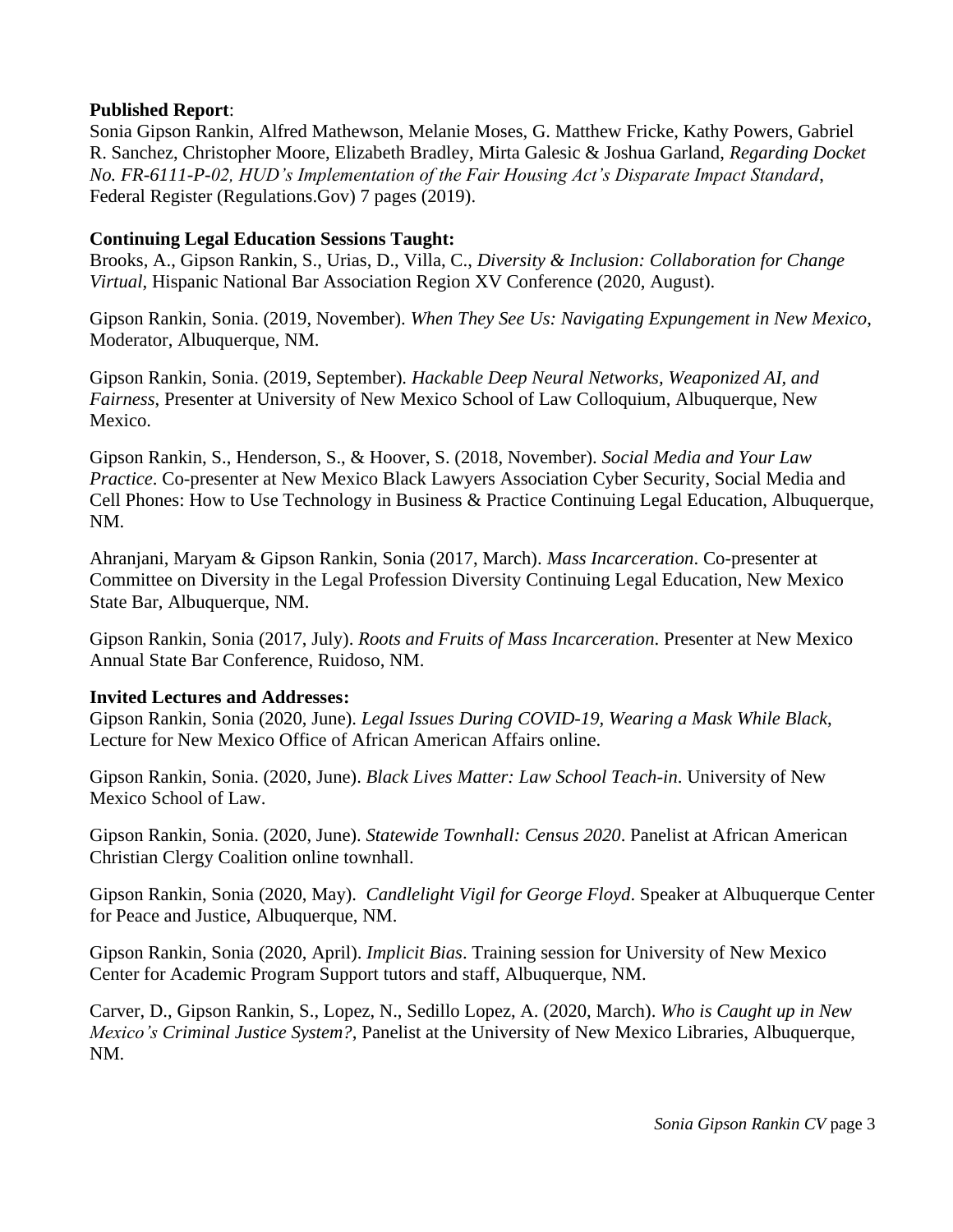Ahranjani, M., Creel, B., Gipson Rankin, S. (2020, March). *Just Mercy Discussion Panel,* Panelist at the University of New Mexico School of Law, Albuquerque, NM.

Gipson Rankin, Sonia (2020, January). *Arcing Towards Justice: Dr. King's 2020 Vision*. Keynote speaker at Sandia National Laboratories for Rev. Dr. Martin Luther King Program, Albuquerque, NM.

Gipson Rankin, Sonia (2019, December). *Engineering and the Law*. Lecture for students at the University of New Mexico School of Engineering, Albuquerque, NM.

Gipson Rankin, Sonia (2019, November). *Equity by Design: Addressing Microagressions and Implicit Bias*. Training for School of Architecture + Planning at the University of New Mexico, Albuquerque, NM.

Ahranjani, M., Gipson Rankin, S., Kastenberg, J. (2019, October). *Impeachment Teach-in*, Panelist at University of New Mexico School of Law, Albuquerque, NM.

Gipson Rankin, Sonia (2019, September). *Asymptomatic or Just Dormant: Unconscious Bias and Microaggressions*. Lecture at Pediatric Emergency Medicine Fellowship Conference, University of New Mexico Hospital, Albuquerque, NM.

Gipson Rankin, Sonia (2019, July). *Civil Law – Contracts and Torts*. Lecture at New Magistrate Judges Orientation Phase II Training, Judicial Education Center, Albuquerque, NM.

Gipson Rankin, Sonia (2019, June). *Microagressions and Unconscious Bias*. Lecture at University of New Mexico for American Indian Student Services Scholars, Albuquerque, NM.

Gipson Rankin, Sonia (2019, April). *United to Lead*. Keynote at Alpha Phi Alpha Black & Gold Scholarship Gala, Albuquerque, NM.

Gipson Rankin, Sonia (2019, April). *Thinking Like the Queen of Sheba.* Luncheon Keynote at Women's Luncheon at National Baptist Convention Walter Cade Jr. Far Midwest Laymen Workshop, Albuquerque, NM.

Gipson Rankin, Sonia (2019, April). *Facing Challenges*. Keynote at New Mexico Association of Student Financial Aid Administrators Conference, Albuquerque, NM.

Gipson Rankin, Sonia (2019, March). *When They Show You Who They Are: Microaggressions and Unconscious Bias*. Lecture at University of New Mexico Men of Color Initiative, Albuquerque, NM.

Gipson Rankin, Sonia (2019, February). *First, Do No Harm: Microaggressions and Unconscious Bias*. Keynote at University of New Mexico Hospital Black History Celebration, Albuquerque, NM.

Brooks, Aja & Gipson Rankin, Sonia (2019, February). *Jurymandering: Is it Possible to Impanel a Jury of Your Peers in New Mexico?*, Co-Presenter at New Mexico Black History Organizing Committee Race & the Law Conference, Albuquerque, NM.

Gipson Rankin, Sonia (2019, January). *Remember, Celebrate, Act: "King's Vision Tied in Single Garment of Destiny"*. Keynote at Clovis Martin Luther King Commission Dr. King Celebration, Clovis, NM.

Gipson Rankin, Sonia (2018, November). *Research Like a Lawyer*. Lecture for First-Year Research Experience program at University of New Mexico, Albuquerque, NM.

*Sonia Gipson Rankin CV* page 4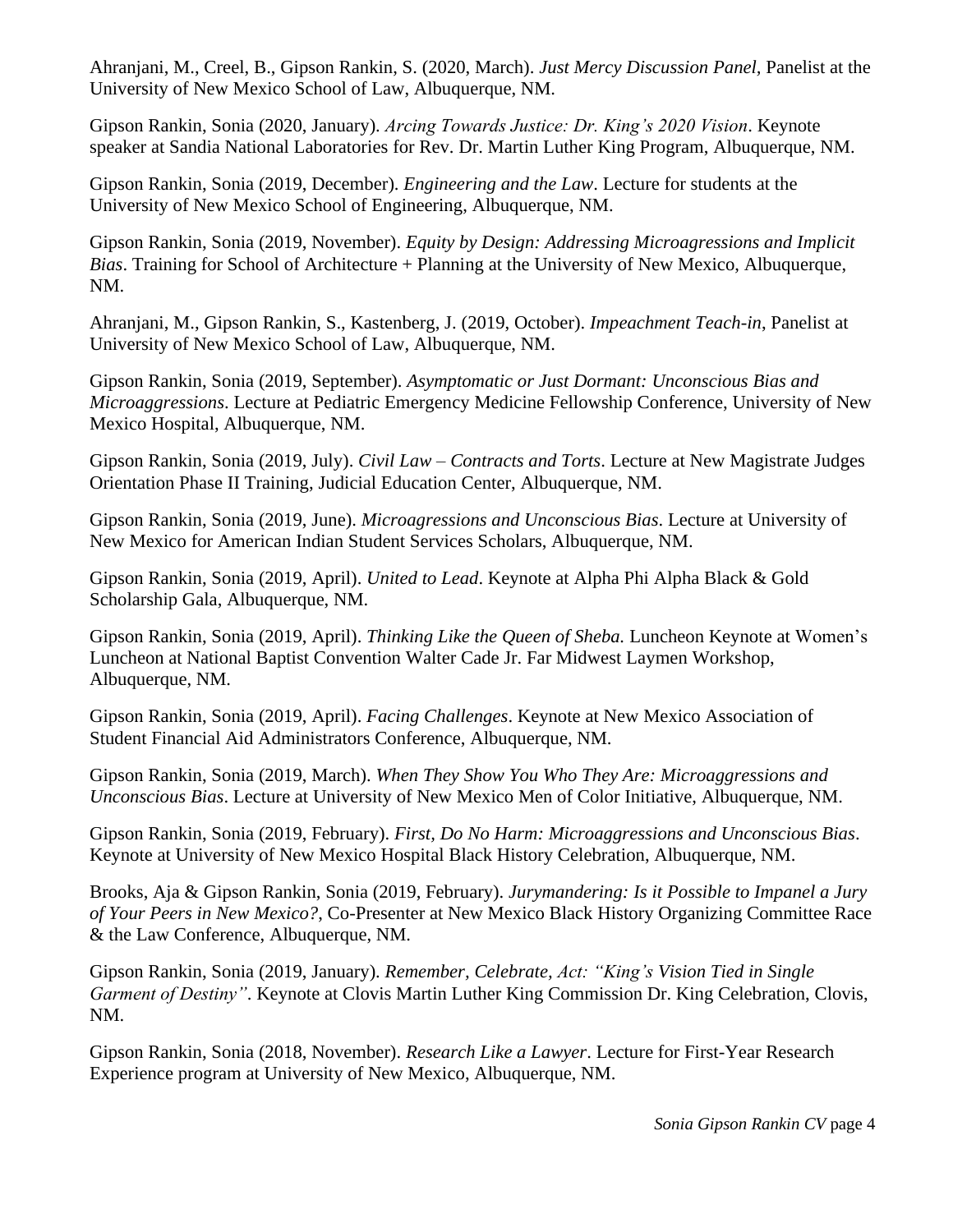Gipson Rankin, Sonia (2018, October). *Microaggressions, Bias, and How to Deal with Racism in This New Era*. Lecture for University of New Mexico Men of Color Initiative, Albuquerque, NM.

Gipson Rankin, Sonia (2018, September). *Roots of Racism*, Lecture for ACLU – New Mexico Trustees, Albuquerque, NM.

Gipson Rankin, Sonia (2018, September). *This Is Your Constitution*. Luncheon Keynote for Marshall-Brennan Constitutional Literacy Project at University of New Mexico School of Law, Albuquerque, NM.

Gipson Rankin, Sonia (2018, February). *Yesterday's Promise, Tomorrow's Vision*. Dinner Keynote at New Mexico State Black x Southwest Student Summit, Las Cruces, NM.

Gipson Rankin, Sonia (2017, October). *Steadfast and Immovable.* Luncheon Keynote at NM NAACP Statewide Conference, Las Cruces, NM.

Gipson Rankin, Sonia (2017, February). *Purple Tie Gala.* Keynote at Holloman Air Force Base, Alamogordo, NM.

Gipson Rankin, Sonia (2017, January). *13th*. Panelist at University of Texas El-Paso, El-Paso, TX.

Gipson Rankin, Sonia (2016, October). *Slavery Resistance and Abolition: Causes and Legacies*. Panelist at University of New Mexico University Libraries, Albuquerque, NM.

Gipson Rankin, Sonia (2016, October). *Using Assessment in High Impact Practices to Break Down Academic Silos in 21st Century Learning*. High Impact Practices keynote address at Indiana University– Purdue University Indianapolis Assessment Institute, Indianapolis, IN.

Gipson Rankin, Sonia (2016, June). *Death by 1,000 Cuts: Microaggressions and Unconscious Bias*. Speaker at New Mexico Nursing Educators Conference, Albuquerque, NM.

Brooks, Aja & Gipson Rankin, Sonia (2016, March). *Fisher v. University of Texas – An Affirmative Action Update.* Co-presenter at Committee on Diversity in the Legal Profession Diversity Continuing Legal Education, Albuquerque, NM.

Gipson Rankin, Sonia (2016, March). *Developing College Foundations Through Foundational Math*. Presenter at New Mexico Higher Education Department Co-requisite and Math Pathways Meeting, Albuquerque, NM.

Gipson Rankin, Sonia (2016, February). *The Black Panthers*. Panelist at NM Black History Month Organizing Committee Forum, Albuquerque, NM.

Gipson Rankin, Sonia (2014, November). *Criminal (In)Justice Policy & Prevention*. Panelist at Association for Public Policy Analysis & Management Conference, Albuquerque, NM.

Gipson Rankin, Sonia (2014, September). *Implications of Cultural Bias in Domestic Violence Cases*. Guest Lecture at Rutgers University Domestic Violence Course, New Brunswick, NJ.

Gipson Rankin, Sonia (2013, April). *Title IX – An Unleveled Playing Field?*, Panel Facilitator at UNM African American Student Services' Forum, Albuquerque, NM.

Gipson Rankin, Sonia (2012, February). *Nurturing Inclusive Excellence in the Desert*. Keynote Speaker at U.S. Department of Agriculture Forest Service, Albuquerque, NM.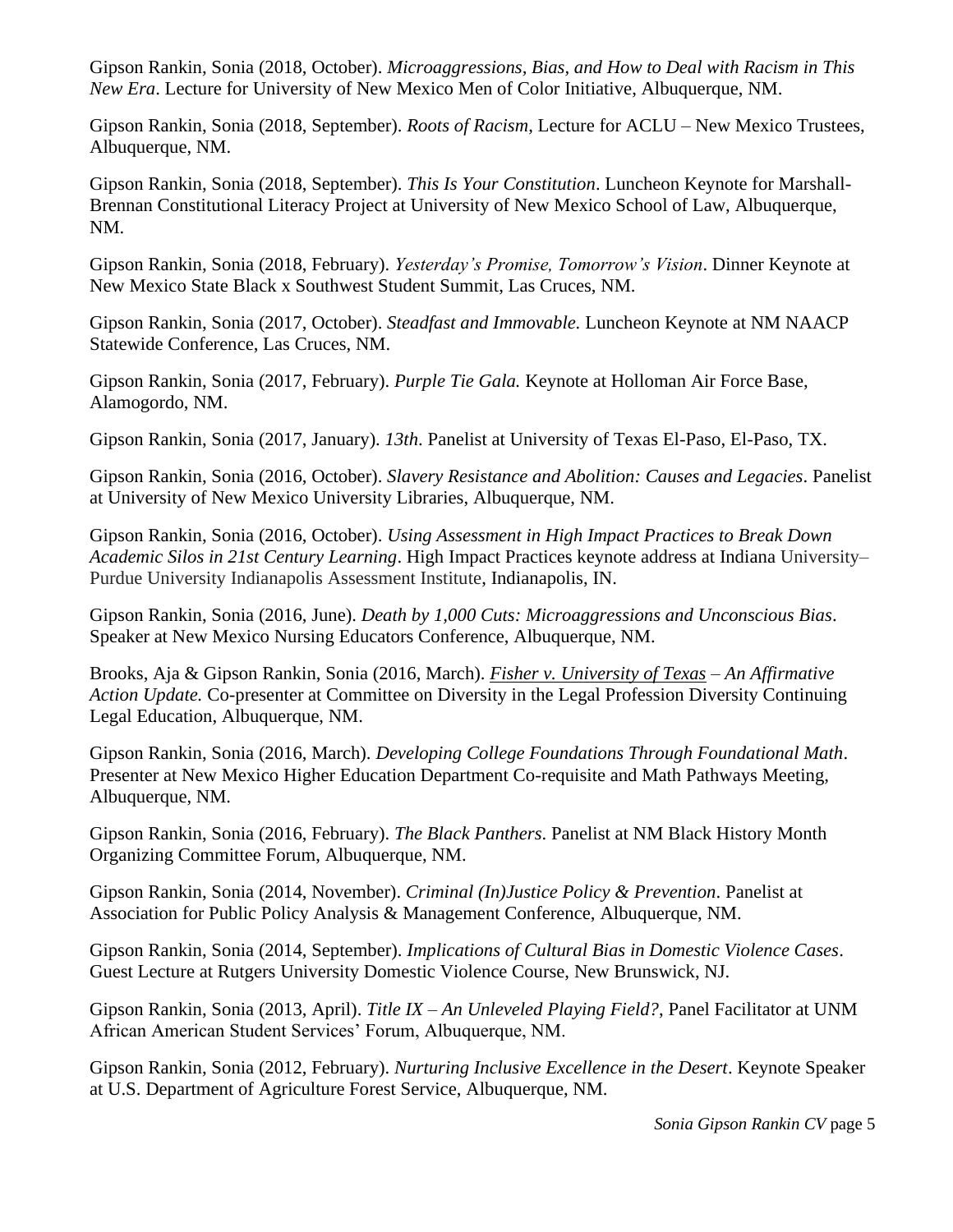Gipson Rankin, Sonia (2011, January). *Using Critical Race Theory in Undergraduate Courses*. Talk at Albuquerque Critical Race Theory Working Group Educational Forum, Albuquerque, NM.

Gipson Rankin, Sonia (2010, November). *Legal Ramifications of Stereotypes in Kinship Care Placements*. Speaker at University of New Mexico TEDxUNM, Albuquerque, NM.

Gipson Rankin, Sonia (2010, October). *Black Women and the Eternal Quest for Equality and Justice*. Guest Lecturer at University of Kentucky Civil Rights History Course, Lexington, KY.

Gipson Rankin, Sonia (2010, February). *My Black is Beautiful: The Quest to Change the Representation of Black Women in the Media*. Keynote at University of New Mexico Art Museum Outstanding Speaker Series, Albuquerque, NM.

Gipson Rankin, Sonia (2009, March). *Two Fights, One Cause: Black Women and the Women's Rights Movement*. Lecture at Civic Literacy Colloquium, Albuquerque, NM.

Gipson Rankin, Sonia (2008, September). *The Historical and Political Status of America and Its Relationship to Civic Literacy*. Lecture at University of New Mexico Civil Rights Symposium, Albuquerque, NM.

Gipson Rankin, Sonia (2008, August). *The Lasting Legacy of Slavery and the Impact of the Civil Rights Movement*, Keynote at Association of Community College Trustees Governance Leadership Institution on Diversity, Bernalillo, NM.

#### **Contributed Presentations:**

Gipson Rankin, S., Schroeder, T., & Suilmann, J. (2018, November). *Improving Retention and Graduation Rates at a Hispanic-Serving Institution*. Co-Presenter at Reinvention Collaborative 2018 National Conference: Cultivating Curiosity, Creativity & Discovery: Undergraduate Educational Experiences in Research Universities, Alexandria, VA.

Gipson Rankin, Sonia (2018, February). *Talking Race: Teaching Millennials (and Gen Z) to Navigate Difficult Classroom Conversations*. Presentation at First-Year Experience Conference, San Antonio, TX.

Gipson Rankin, Sonia (2015, October). *Using Assessment to Reimagine Your High Impact Practices*. Presentation at Indiana University–Purdue University Indianapolis Assessment Institute, Indianapolis, IN.

Gipson Rankin, Sonia (2015, February). *Moving FYE Programs from the Peripherals to an Institutional Practice.* Presentation at First-Year Experience Conference, Dallas, TX.

Gipson Rankin, Sonia (2014, April). *Black Americans and Tech Entrepreneurship in the Digital Age*. Presenter at UNM Africana Studies Faculty Colloquium, Albuquerque, NM.

Gipson Rankin, Sonia (2014, March). *Advising Students to Be HIP: Benefit of High Impact Practices.* Presentation at New Mexico Academic Advising Association, Las Vegas, NM.

Gipson Rankin, S., Hahn, L., & Sanchez, J. (2014, February). *Creating and Assessing Academic Communities at UNM.* Presentation at New Mexico Higher Education Assessment and Retention Conference, Albuquerque, NM.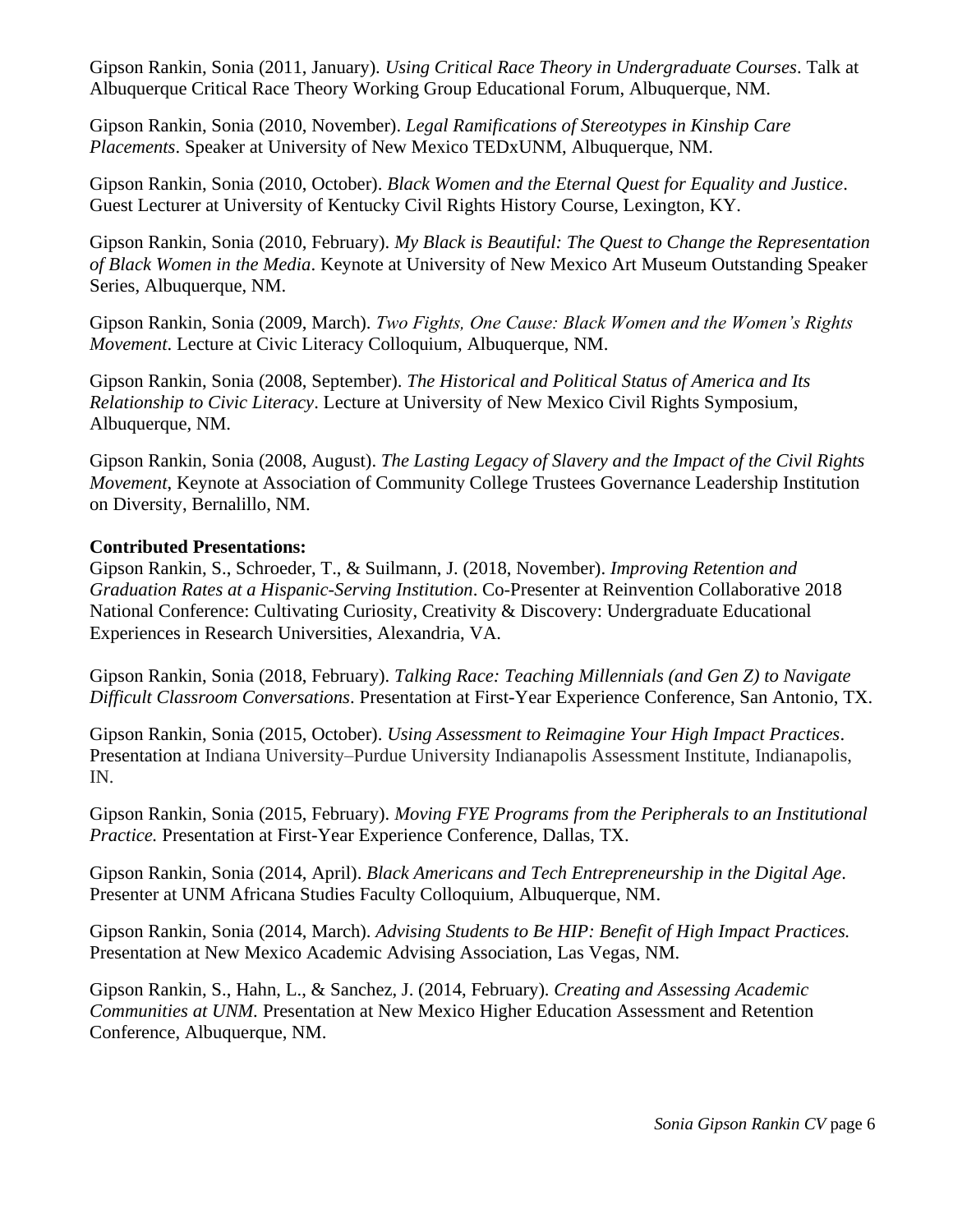Banks, L., Benavidez, J., Gipson Rankin, S., & Northup, D. (2014, February). *Innovation in the First-Year Learning Communities*. Presentation at UNM's Success in the Classroom Conference, University of New Mexico, Albuquerque, NM.

Gipson Rankin, Sonia (2011, March). *Cultivating the Black Pearl in the 21st Century: Survey of Recent Child Welfare Reforms and How It Impacts Black Kinship Care Families*. Works-in Progress Presentation at SE/SW/MW People of Color Scholarship Conference, Ft. Lauderdale, FL.

Gipson Rankin, Sonia (2010, February). *"Reading it Gave Me Information, but Living It Gave Me Understanding": Using Excursions to Enhance the Classroom Experience. Presentation at UNM's* Success in the Classroom Conference, University of New Mexico, Albuquerque, NM.

# MEDIA APPEARANCES

## Television

"UNM legal experts break down judge's decision to hold alleged rapist in pretrial detention." NBC. KOAB News 4. Albuquerque. 30 Jan. 2020. Television.

'Impeachment Updates: LIVE." NBC. KOAB News 4. Albuquerque. 4 Dec. 2019. Television.

"How to talk to your kids when hate, bigotry is in the headlines." CBS. KRQE News 13. Albuquerque. 24 Aug. 2017. Television.

"Race, Police Shootings and the Justice System in New Mexico." *New Mexico in Focus*. PBS. KNME. Albuquerque. 15 Jul. 2016. Television.

"Why do we celebrate Black History Month?" *LNG*. U-Public TV – Albuquerque. 17 Feb. 2015. Television.

"UNM hopes new advising plan will reduce student dropout rates." NBC. KOBTV. Albuquerque. 29 Aug. 2014. Television.

"State of Affairs for African Americans in New Mexico." *NM Indy Media*. Public Access – Albuquerque. 21 Oct. 2010. Television.

"State of Affairs for African Americans in New Mexico." *NM Indy Media*. Public Access – Albuquerque. 30 Sept. 2010. Television.

## Radio

*Musings with Prof. Sonia Rankin on Kinship Care and the Black Community in New Mexico*, Duke City Radio, October 17, 2017.

*'From Pain to Power' – Black Cultural Conference*, "Voices" Radio Program, 1550 KIVA AM, February 28, 2010.

*Why Black History Month?* Morning Edition Radio with Elaine Baumgartel, 98.1 KUNM FM, February 17, 2010.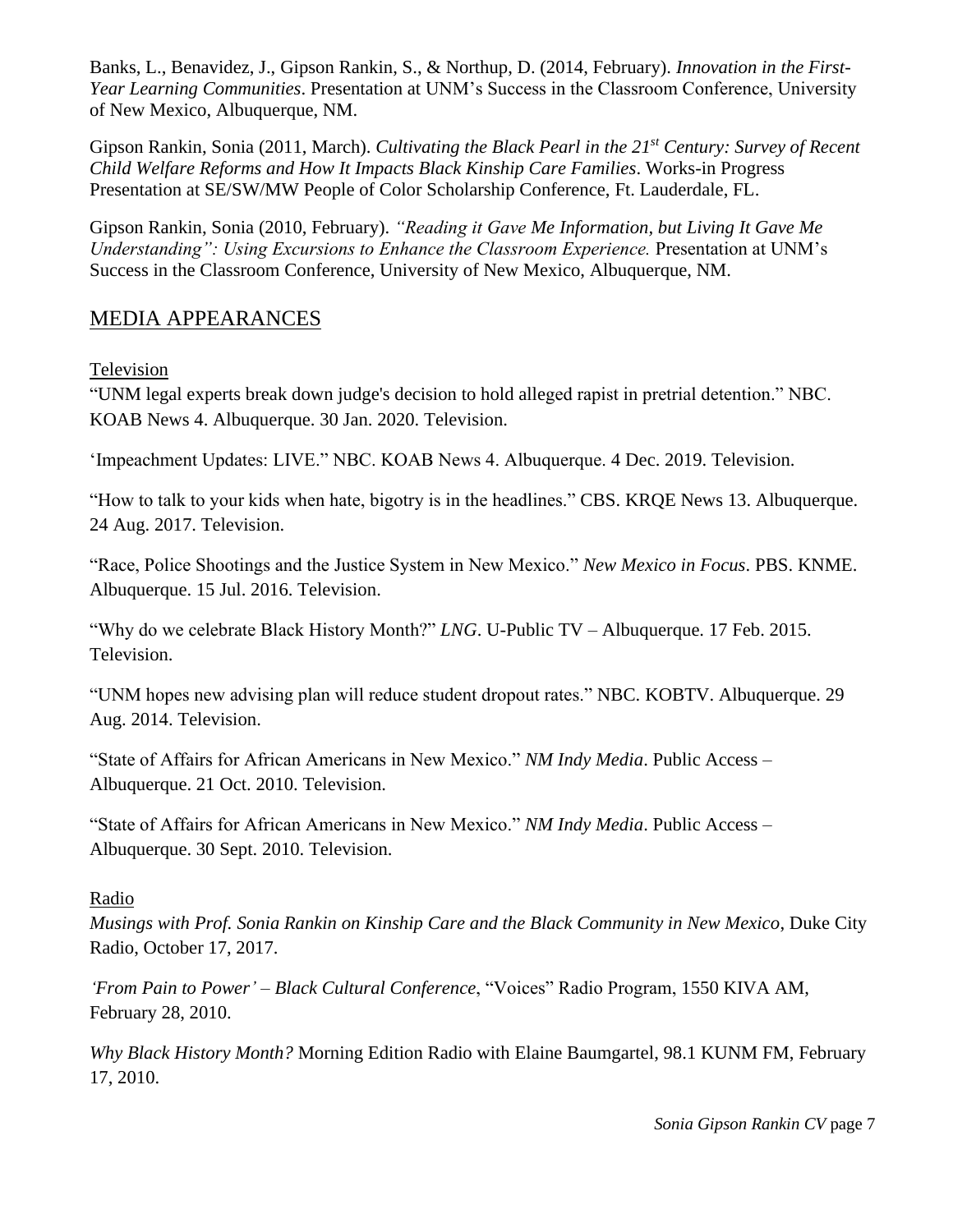*UNM Civil Rights Symposium* "Voices" Radio Program, 1550 KIVA AM, September 21, 2008.

Print News

Fernandez, Elizabeth. *Will Machine Learning Algorithms Erase The Progress Of The Fair Housing Act?*, Forbes.com, November 17, 2019.

Santa Fe Institute, *NM experts fight for transparency and fairness in housing algorithms*, October 24, 2019.

Durrani, Anayat, *Consider First-Year Interest Groups as International Student*, U.S. News & World Report, August 15, 2017.

Shepard, Maggie, *UNM boosts graduation rate*, Albuquerque Journal, November 23, 2015.

Chanez, Denise M. & Gipson Rankin, Sonia, *UNM's Law's new co-deans right for school*, Albuquerque Journal Op-Ed, June 28, 2015.

Holthaus, David, *Procter & Gamble's 'My Black' campaign connects with African-American women*, Cincinnati Sunday Enquirer, July 11, 2010.

#### UNM News

*Law School professors and alumni chosen to serve on state racial justice commissions*, UNM Law News, August 6, 2020.

Peña-Parr, Victoria. *Addressing new forms of racism Part II: Addressing Microaggressions*, Racism: An Educational Series, UNM News, July 21, 2020

Peña-Parr, Victoria. *Addressing new forms of racism Part I: Defining Microaggressions*, Racism: An Educational Series, UNM News, July 17, 2020

Delker, Kim. *UNM faculty part of team studying bias in housing application algorithms*, UNM Newsroom (October 24, 2019)

Hilf, Aaron, *Foundational Math: Taking fear, anxiety out of learning mathematics*, UNM News, June 16, 2017.

*Rankin named acting director of University Advising*, UNM Advising, October 31, 2016.

Kerkez, Mara, *Rankin honored for work on behalf of first-year college students*, UNM News, January 27, 2016.

Suilmann, Joe, *UNM discontinues remedial Introductory Studies courses*, UNM News, October 27, 2015.

Kerkez, Mara, *[University College offers freshmen Academic Community Program support](http://news.unm.edu/news/university-college-offers-freshmen-academic-community-program-support)*, UNM News, August 25, 2015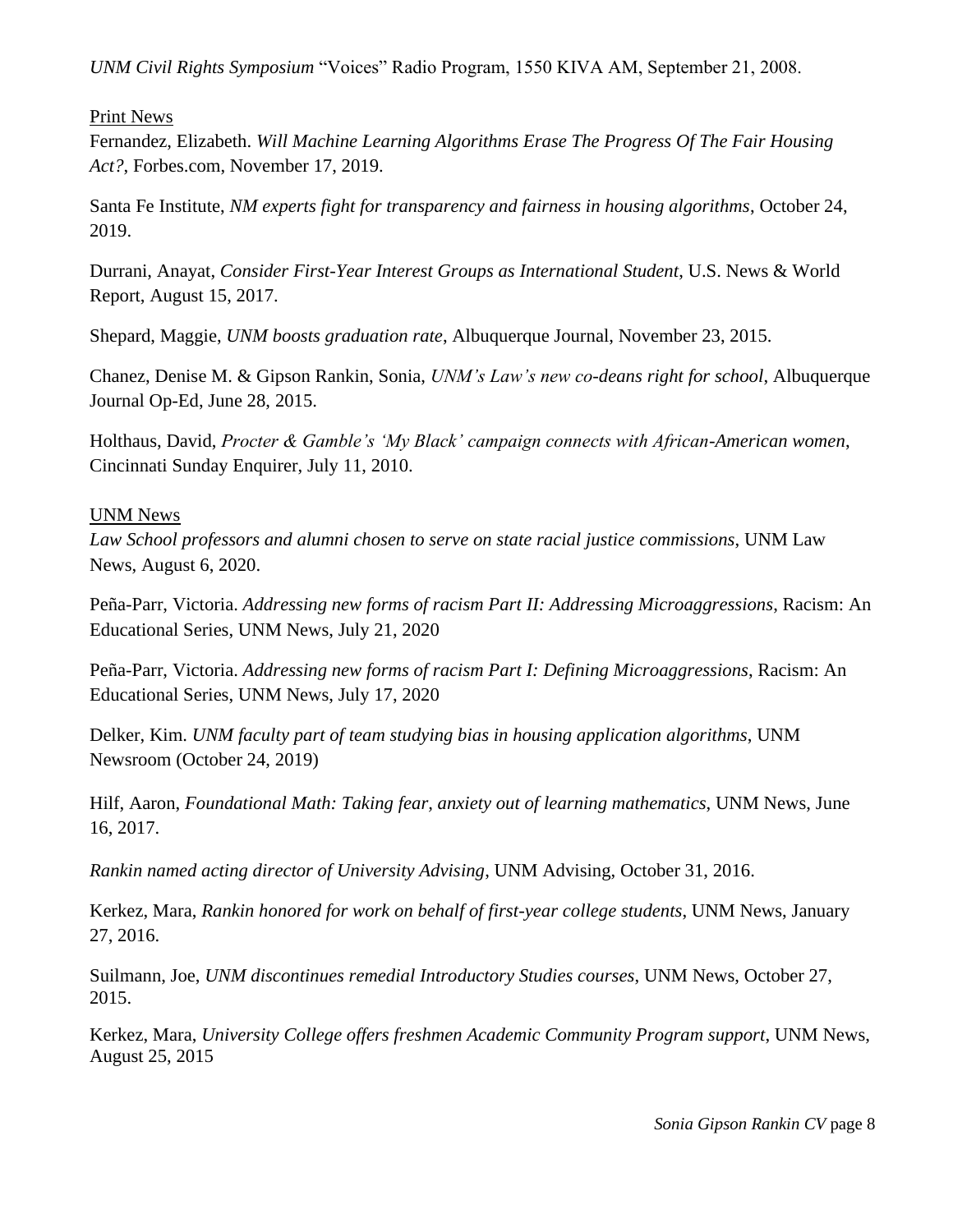Kerkez, Mara, *University College offers budding entrepreneurs Business Boot Camp*, UNM News, May 11, 2015

Kerkez, Mara, *ExceedU pilot program offers freshmen easier transition to college life*, UNM News, September 10, 2014.

*UNM marks effort to establish Foundations of Excellence*, UNM News, May 15, 2014.

Kerkez, Mara, *New Student Orientation undergoes a redesign*, UNM News, May 2, 2014.

Kerkez, Mara, *BUS program at University College undergoes big changes*, UNM News, April 24, 2014.

## Social Media

Featured American Indian Student Services Campus Partner, Facebook, Twitter, Instagram. September 18, 2019.

## **Conferences Attended:**

American Bar Association National Institutes Artificial Intelligence and Robotics Conference – January 2020 Association of American Law Schools, New Faculty Conference – June 2018 First Year Experience – February 2014, February 2015, February 2016 SW Conference on Transforming STEM Education in Hispanic-Serving Institutions – November 2017 National Bar Association – July 2010, July 2011 National Conference of Bar Presidents – February 2016 National Society of Black Engineers (Fall Regional Conference) – November 2016 National Society of Black Engineers (National) – March 2017 New Mexico Annual State Bar Conference – July 2017, August 2018, August 2019 Reinvention Collaborative (Curricular/Co-Curricular Subcommittee) – June 2015 Reinvention Collaborative (National) – November 2014, November 2016 SE/SW/MW People of Color Law Scholarship Conference, February 2011

# SERVICE AND MEMBERSHIPS

Professional: Member, State Bar of New Mexico, 2004 Treasurer, New Mexico Black Lawyers Association, member since 2004, former President, 2011 – 2012, 2015 – 2017, Vice-President 2010, 2014, 2017 – 2018, Secretary 2009) Member, State Bar of New Mexico Committee on Diversity, 2004, 2011, 2015 – present Steering Committee Member, New Mexico Supreme Court Committee on Equity and Inclusion, 2020 – present Commissioner, State Bar of New Mexico Committee on Professionalism, 2011, 2015 – 2017 Association of Deans and Directors of University Colleges, 2013 – 2018 National Bar Association, Region X Secretary (2016 – 2017), Technology Subcommittee (2017-2019), Civil Rights Division Reinvention Collaborative Curricular/Co-Curricular Engagement Subcommittee, 2014 – 2018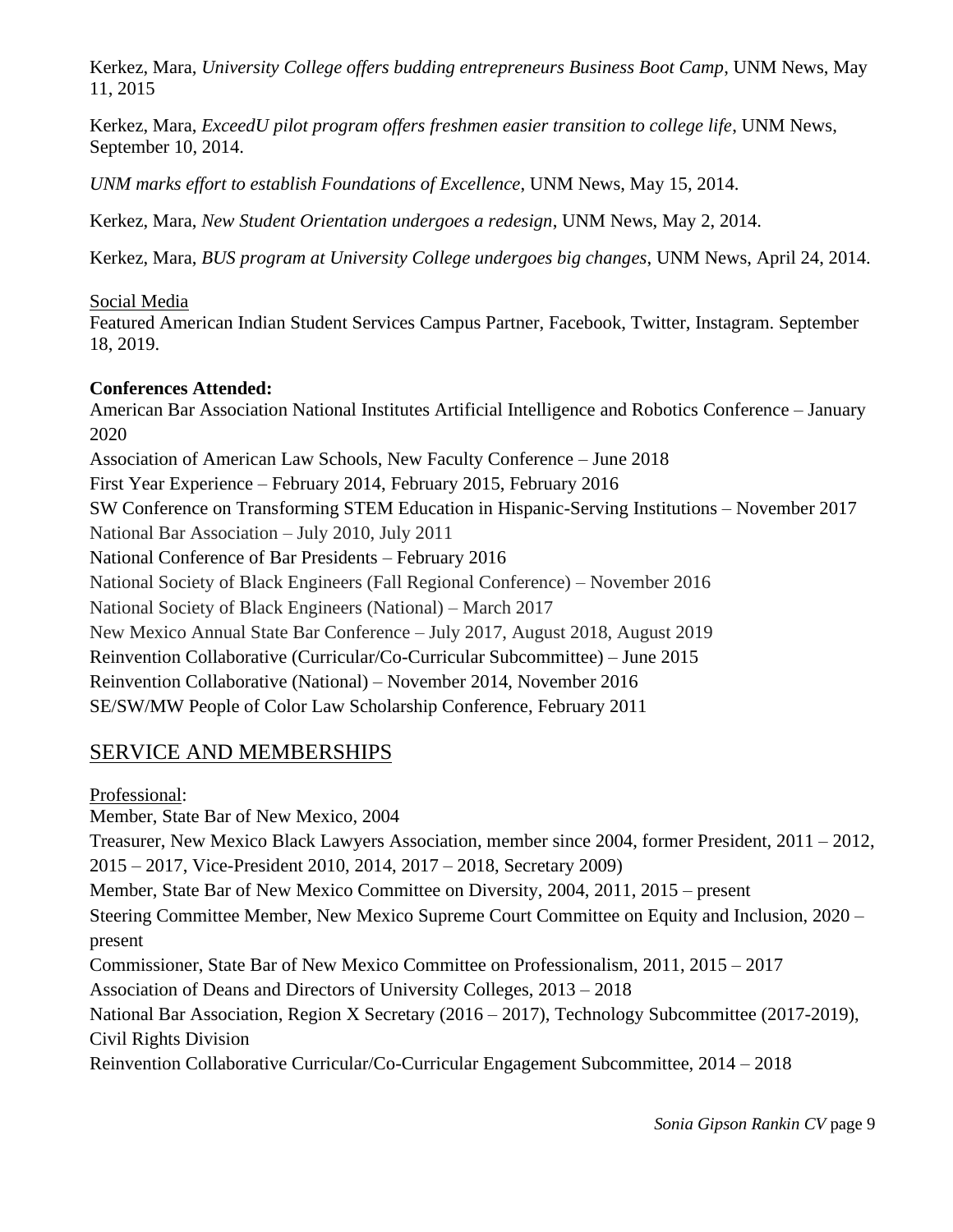Legal Education:

American Association of Law Schools Balance in Legal Education Section, Executive Committee, 2020- 2022

Member, State Bar of New Mexico Bar Passage Subcommittee, 2020 – present

## State:

Invited to Roundtable discussion with U.S. Senator Martin Heinrich on Bias in AI, July 2020 (with Dr. Melanie Moses and Katie Hoeppner) Invited to Roundtable discussion with U.S. Senator Martin Heinrich on issues in the Black New Mexico community, June 2020 (with Black leaders throughout the state) Steering Committee member, New Mexico Supreme Court Committee on Inclusion and Equity, 2020 New Mexico Higher Education Commission, Math Pathways Committee, 2016 New Mexico Higher Education Commission, Math Co-Requisite Committee, 2016

## University:

Provost's Committee on Diversity, 2011 – present (Curriculum subcommittee) Speaker, Men of Color Initiative, 2014 – 2019 Higher Learning Commission Criterion Four Committee, 2015 - 2018 Chair, Web Advisory Committee, 2015 – 2018 Reinvention Center, Co-Curricular Committee, 2014 – 2018 Chair, New Student Orientation Redesign, 2013 – 2018 Ex-Officio Member, First-Year Steering Committee, 2013 – 2018 Speaker, African American Student Services, 2008 – 2018 LoboReading Experience, 2012 – 2018 ADVANCE at UNM, Internal Advisory Board, 2017 Provost's Division for Equity and Inclusion Taskforce, 2017 Truman Fellowship Selection Committee, 2012 – 2017 Office of Institutional Analytics Director Search, 2015 Provost Committee on Academic Success Textbook Subcommittee, 2014 – 2015 Provost Committee on Non-Standard Instruction, 2014 New Student Orientation Director Search, 2014 Accessibility Program Review, 2013 UNM Non-Cognitive Advisory Team, 2013 Keynote, Phi Eta Sigma National Honor Society Induction, 2013 CAPS Director Search, 2013 Foundations of Excellence Roles and Purpose Subcommittee, 2012 – 2013 Panelist, UNM Women Academics of Color, Women Studies Program, 2012 Committee on Core Curriculum Redesign, 2009

UNM School of Law: DC Program Committee, chair, 2018 – present Virtual Community Building – present Curriculum Committee, 2018 – 2020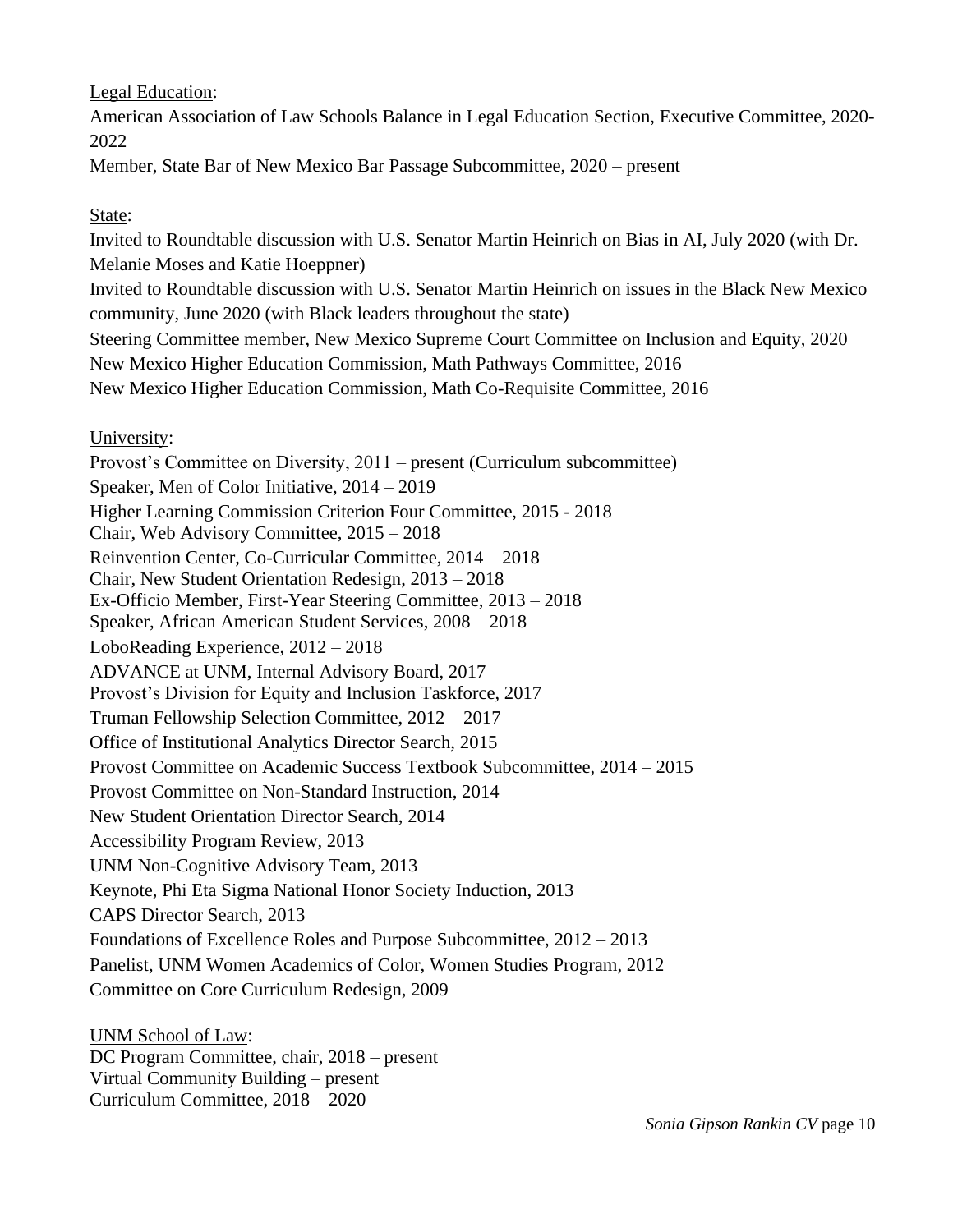Committee on Student Suspension, Retention and Readmission, Summer 2019 COVID-19 Taskforce – Summer 2020

Africana Studies Program: Academic Program Review Committee, 2014 – 2015 Assessment Committee, 2012 – 2014 Black History Month Committee, 2008 – 2017 Curriculum Committee, 2010 – 2016 Africana Studies Web Master and Social Media Coordinator, 2010 – 2014 Budget Committee, 2009 – 2012 Associate Director, 2009 – 2012 Undergraduate Academic Advisor, 2009 – 2012 McNair Advisor, 2010 – 2011

Faculty Advisor: UNM School of Law Moms in Law, 2020 – present UNM School of Law IP Society, 2019 – present UNM Black Law Student Association, 2019 – present National Society of Black Engineers – UNM Chapter, 2016 – 2018 Phi Sigma Pi Honors Fraternity, 2010 – 2018

Community:

Fellowship Missionary Baptist Church, Women's Ministry (2016 – present, Leader) Albuquerque Public Schools (2008 – present, Lecture on the legal profession, U.S. Constitution, ethics, higher education, and Black history) YMCA (2010 – 2012, Pre-teen Girls Volleyball Coach) Wills for Heroes Program (Volunteer) Marie Hughes Elementary School PTO (Vice-president, 2009- 2011) Ralph Bunche Charter School, (2008 – 2009, Trustee and legal advisor) High-Tech High School [now, AIMS@UNM Charter School] (2005, Trustee) Family Mediator, Best Interest of Children 2002

## **HONORS**

Frederick Douglass Award for Excellence in Higher Education, NM Black History Organizing Committee and Delta Sigma Theta Sorority-Albuquerque Chapter, 2019 Ella Baker Leadership and Service Award, UNM Africana Studies, 2019 Order of the Coif, 2018 Woman of Influence Award, Albuquerque Business Journal, 2018 Finer Womanhood Award Honoree, Zeta Phi Beta Sorority, 2017 Bright Spots Award, New Mexico *Mission:Graduate* Program, 2016 Outstanding First-Year Advocate, University of South Carolina & National Resource Center, 2016 Finalist, Louie Award for Outstanding Student Service Provider, 2016 Semifinalist, Outstanding First-Year Advocate, National Resource Center, 2015 UNM Nominee for the 2013 – 2014 Lecturer of the Year Award

*Sonia Gipson Rankin CV* page 11